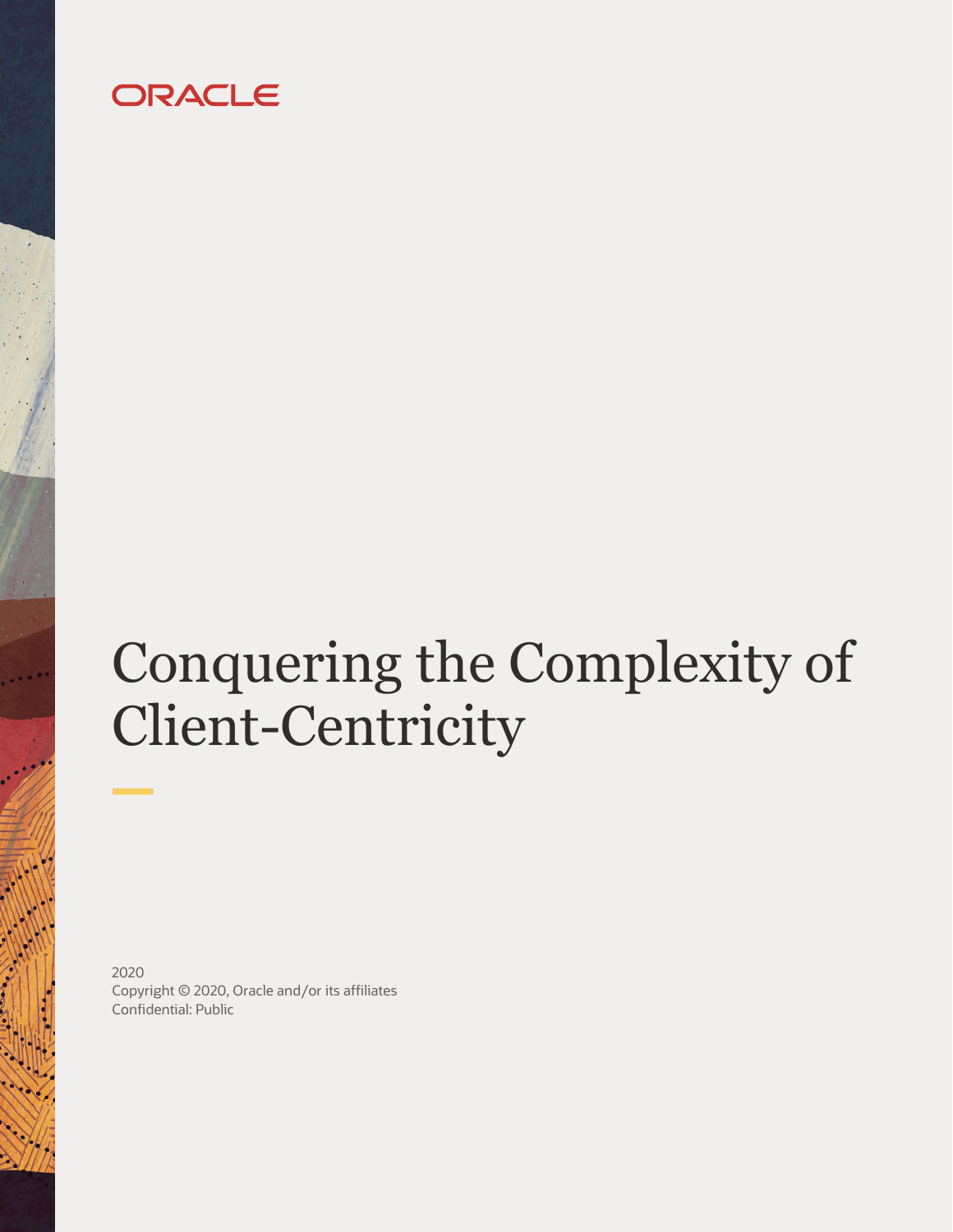# **DISCLAIMER**

This document in any form, software or printed matter, contains proprietary information that is the exclusive property of Oracle. Your access to and use of this confidential material is subject to the terms and conditions of your Oracle software license and service agreement, which has been executed and with which you agree to comply. This document and information contained herein may not be disclosed, copied, reproduced or distributed to anyone outside Oracle without prior written consent of Oracle. This document is not part of your license agreement nor can it be incorporated into any contractual agreement with Oracle or its subsidiaries or affiliates.

This document is for informational purposes only and is intended solely to assist you in planning for the implementation and upgrade of the product features described. It is not a commitment to deliver any material, code, or functionality, and should not be relied upon in making purchasing decisions. The development, release, and timing of any features or functionality described in this document remains at the sole discretion of Oracle.

Due to the nature of the product architecture, it may not be possible to safely include all features described in this document without risking significant destabilization of the code.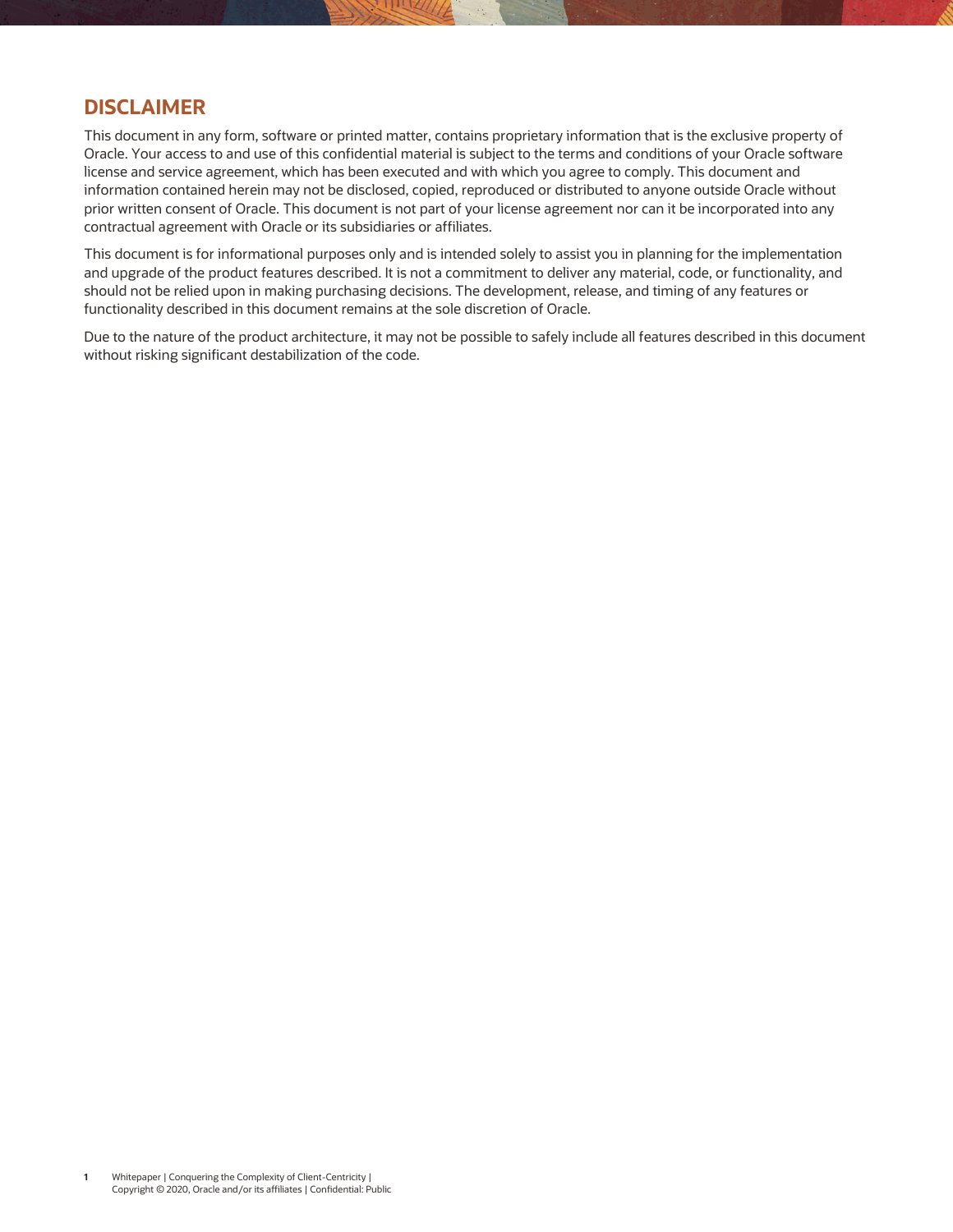# **INTRODUCTION**

The act of paying for goods and services has changed beyond recognition from the days of physically handing over coins or bills to shopkeepers behind a counter. Over the years, consumers and merchant acceptance of payment cards has been pervasive. Hundreds of millions of cardholders make billions of transactions worth trillions of dollars each year. But today we also want more than just simple transactions of exchange. We demand and actively seek out new paths of payment that provide us with additional functionality, extra security and even rewards for our business. Unfortunately, market conditions and trends are driving standardization in the payments landscape, increasing commoditization in the products and underlying processes. In this environment, it is imperative that payments providers distinguish themselves. Payments firms need to focus on specialization to diversify their offerings such as pricing and incentives programs to make themselves more client-centric. Critical to the success of this specialization is the ability to support complex client organizational relationships, client specific pricing and calculation schemes and more all the way through the billing and settlement processes.

# **CHALLENGE**

Over the years, the payments industry has grown into a complex ecosystem with many market participants. As the industry has matured, lines between participants have blurred and the relative value of each step in the process has shifted. To be successful in the future, firms must understand the current forces acting upon their current landscape and adapt to this change while maintaining flexibility for the future.

# **INDUSTRY STRUCTURE**

The industry primarily generates revenues through merchant fees which merchants eventually recover through higher prices or more sales. Supporting this is a highly evolved group of intermediaries that sign up merchants to accept cards and/or process transactions. The key institutions in the process are the merchant, merchant acquirer, payment card processor and the card issuers. The merchant acquirer and payment card processor together provide the communication channel and link between the merchants and card issuers. Figure 1 shows the typical relationship between payment industry participants. Card Issuers provide cards and may extend credit to the consumer. The merchant acquirer signs up merchants to accept payments cards for the network. Acquirers also arrange processing services for merchants which may include transaction authorization, routing of transactions to the network, backend processing and more. Merchant acquirers may act as processors themselves or may outsource this to a third party service provider.

Card Associations such as Visa and Mastercard are networks of banks that process payment cards of a specific brand. As only banks may join associations such as Visa and Mastercard, many acquirers and processors form alliances with banks adding further complexity and commoditization to the transaction process. In addition to these core participants, are regulatory agencies that set the rules that cover payment transactions. What has resulted is an intricate web of interconnected organizations with many delicately managed business-to-consumer and business-to-business relationships. It is these relationships that will require more client-centricity for network participants to be successful in the future



Figure 1: Core Payment Process Participants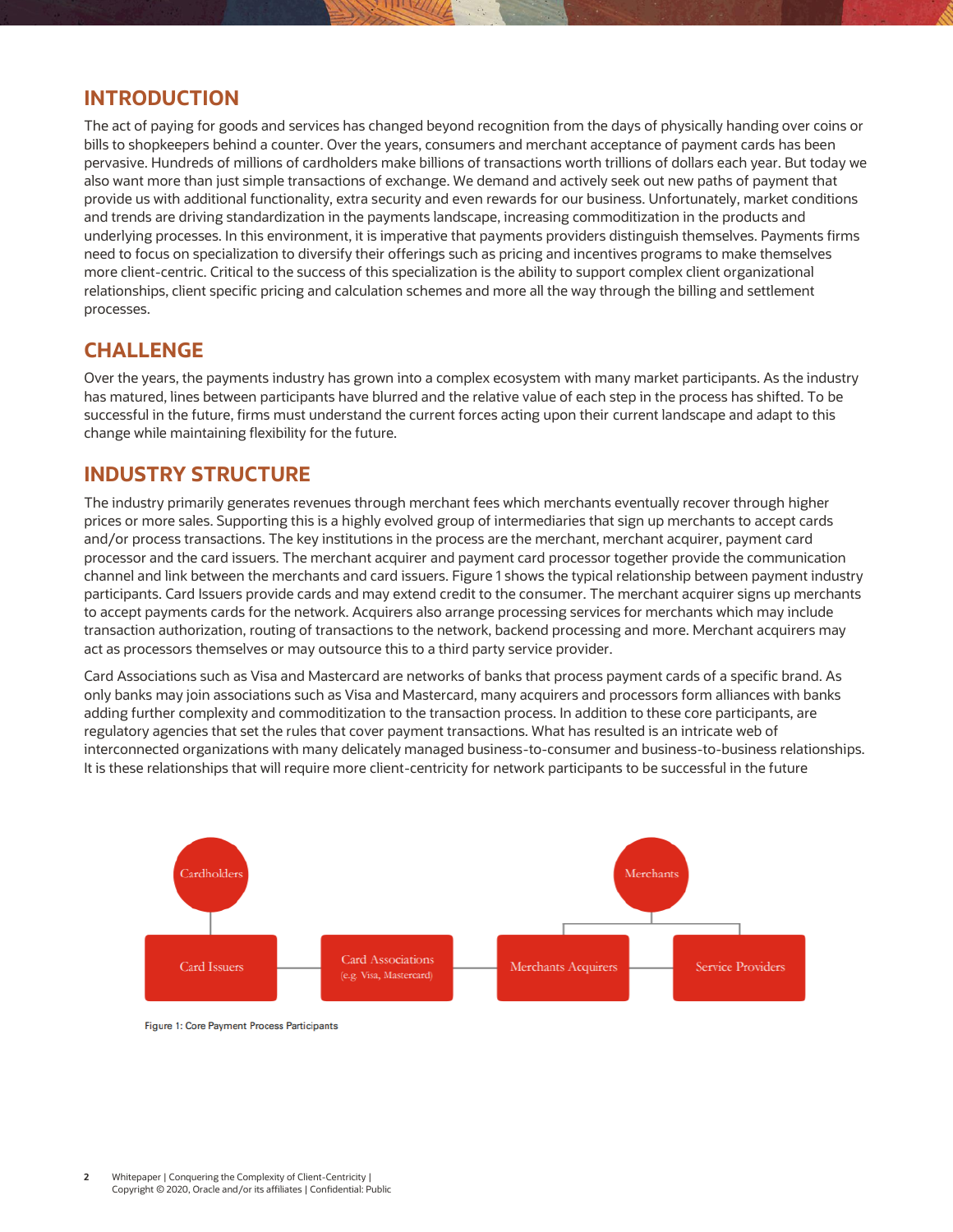# **TRENDS**

There are significant changes going on in the payments industry. This includes:

- Increased competition and commoditization
- Continued globalization and demand in emerging markets
- Improved handling of Big Data
- Tightened regulations
- Adopted electronic bill presentment and payment solutions

# **INCREASED COMPETITION AND COMMODITIZATION**

Banks, payment networks processors and other payments incumbents are increasingly encountering competition from mobile carriers, Internet players, software providers, retailers, and other new entrants as the landscape evolves. For example, there is currently more competition between the traditional credit card payments model and more peer-to-peer payments schemes for online transactions such as offered by PayPal. New payment service providers and alternative payment solutions, made possible in large degree by ubiquitous and lower cost technology, are requiring existing payment service providers to continuously defend market share and margins. In addition, businesses are adopting software that is improving the efficiency of transaction management forcing further margin compression.

We have also seen dramatic shifts in relative power between industry participants. Merchants are demanding lower pricing for existing payment services and are proactively seeking payment alternatives. As this trend continues, payment facilitators are looking for ways to continue to differentiate themselves and drive operational efficiency. In some cases, this includes bolstering their financial services offerings within their organizations as compliments to their traditional communicationsbased offerings.

# **CONTINUED GLOBALIZATION AND DEMAND IN EMERGING MARKETS**

Globalization will continue to drive the growth of eCommerce, which in turn will drive the proliferation of new and novel payment solutions. The payments industry is global and interconnected, with common trends and issues but each local market has characteristics unique unto itself. Emerging payments markets such as Eastern Europe, China, and Africa are evolving, creating tremendous opportunities to create value for consumers and businesses as consumers and providers of payment services. Established payments markets such as the United States and the United Kingdom continue to evolve but the rate of change has accelerated for several reasons, including regulatory reform, new entrants and payment solutions, and shifting market power between value chain participants.

# **IMPROVED HANDLING OF BIG DATA**

Big Data challenges consist of the processing and analysis of large sets of information that are too complex to be handed through traditional databases. This issue has become more prominent as organizations look to mine data to obtain insight into customer preferences and purchasing habits as a critical input to specializing their offerings. Adding to this is the desire of many organizations to break down existing silos to seek cross-sell/up-sell opportunities, better manage risk and drive operational efficiencies out of their day-to-day operations. How firms are able to effectively access their data will have significant implications to their competitiveness going forward.

# **TIGHTENED REGULATIONS**

Heightened regulatory scrutiny is being seen as the CARD Act and Dodd-Frank continue to be enacted. For example the Consumer Financial Protection Bureau has begun to respond to a high number of billing and credit card complaints. This is taking its toll in the form of increased reporting and record keeping requirements on network participants. It may also cause shifts in the balance between favored products (e.g. credit vs. debit cards) and may open up opportunities for smaller, exempt banks and credit unions to take advantage of legislative inconsistencies. Additionally, consumer protection groups, with cries of "unfair" pricing practices, are putting pressure on fees charged to credit and current account customers. As a result, regulation is expected to drive new and unexpected business models in the future and is expected to add significant overhead to existing models.

# **ADOPTED ELECTRONIC BILL PRESENTMENT AND PAYMENT SOLUTIONS**

The migration of payments from paper to electronic channels continues to be driven by automatic ebills, online banking and mobile payment services. The establishment of recurring and more prompt payments is shifting the economics of the industry as third party payment processers continue to gain traction. The growth of eCommerce, requires new payment options that fit the requirements of online merchants over the Internet and Mobile channels and continues to evolve.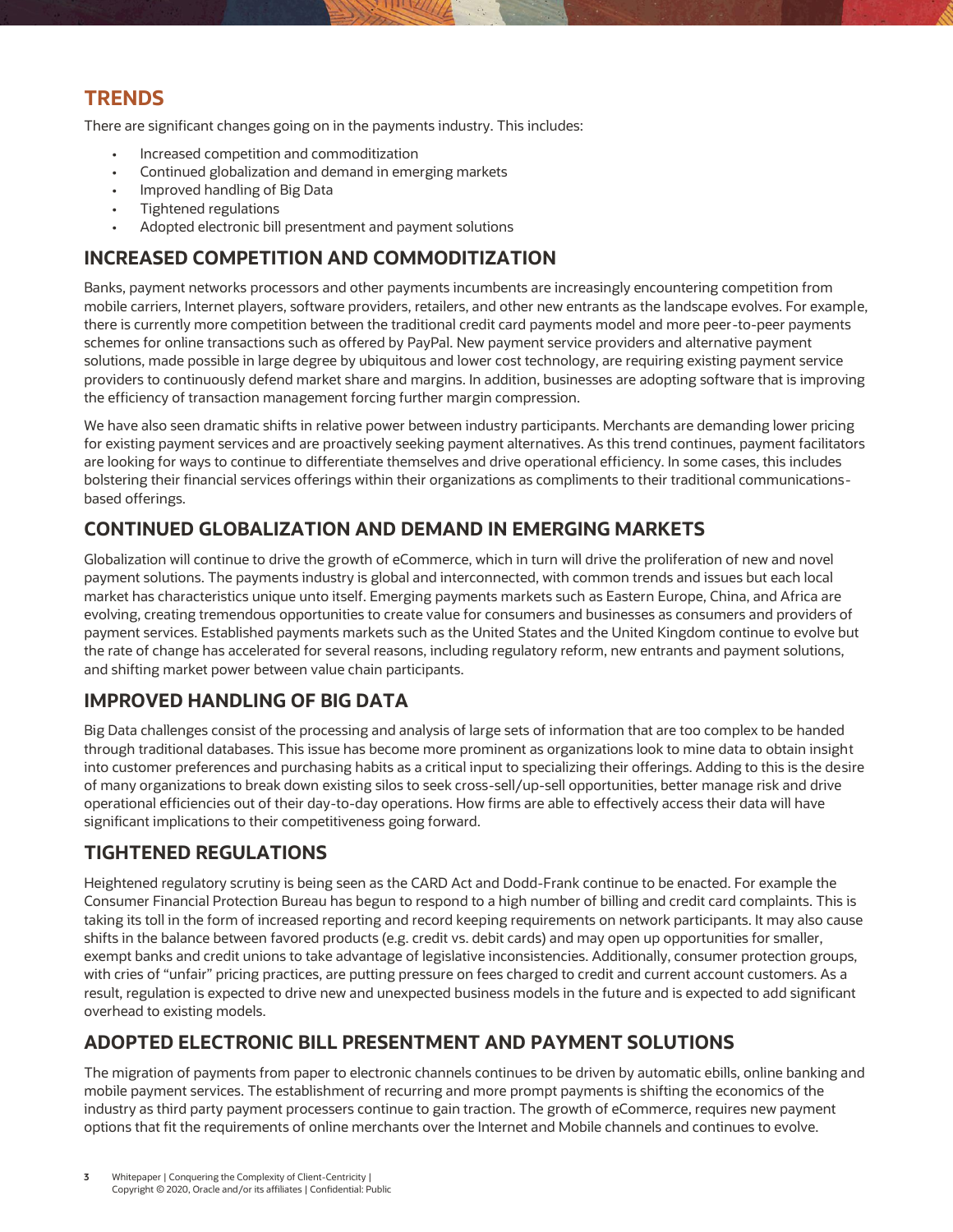# **A CLIENT-CENTRIC SOLUTION**

In response to these trends, many payment industry participants are now pursuing an integrated payments business focused on proactive client-centricity. Firms are doing so to protect existing revenues, quickly take advantage of new opportunities as they emerge and to drive operational efficiency. To achieve this some firms are looking at restructuring around FIRST capabilities including Flexibility, Incentives, Reliability, Standardization and Transparency.

# **FLEXIBILITY**

In order to respond quickly to a dynamic marketplace, firms need to be lean and to have processes in place for quick identification of, testing of and execution upon opportunities. Innovations will continue to appear especially driven by the younger generation market segment all the way from the point-of sale through back end processing.

# **INCENTIVES**

Now that credit cards have penetrated into the majority of the population and countries, many firms' first thought is how to maintain their existing customers. That coupled with new market entrants and the shifting environment is driving existing market players to continue to innovate in product and service offerings to stay competitive. Incentives such as affinity programs are a critical way for companies to route business in the payments network to their organization.

# **RELIABILITY**

As competitiveness increases, customer satisfaction becomes more and more important. Clients want to work with an organization that have stable systems that are easy to work with and are never down unexpectedly. Firms must also put an emphasis on process and system scalability as electronification and uncertainty in a marketplace can result in the rapid increase in volumes and capacity issues. In general, given the importance of reliability, firms should be looking across the payments value chain for ways to reduce systemic-risk and improve control

# **STANDARDIZATION**

A critical input to client-centric specialization is standardization. While many think these two focuses are contradictory, the truth is that firms that want to be able to provide many options for clients that better suit their needs must first look to standardize their interfaces, structure and processes around options for clients. Smart firms don't create custom processes and interfaces for each specialization they provide a client. Instead they design and preselect a set of options that can be handled consistently operationally that still give clients the variability they require

# **TRANSPARENCY**

Transparency is critical to being able to provide a sustainable client-centric offering. A firm must clearly understand the value they are providing to their clients at any point in time and the related cost of their offerings. This insight will be a key driver for business decisions including business development targets, pricing changes and operational investments.

# **HOW ORACLE CAN HELP**

Oracle Financial Services Revenue Management and Billing (ORMB) can help payments industry firms face the industry's onerous trends while supporting the 5 desired capabilities of the FIRST framework. ORMB is a global, flexible and scalable application that can support the products, services and charging schemes for the payments industry overall. For example, payment network providers are expected to augment their incentive and other affinity capabilities to entice acquirers to route payment decisions onto their individual network infrastructures. In addition, network providers, especially outside of the US, will be adopting vertical integration strategies whereby they will become issuers, the network providers, and the processors. As payments methods change, billing solutions – and more specifically, pricing and charging schemes within billing systems – need to be flexible enough to support them. ORMB's architecture has the proven flexibility to allow firms to quickly design and deploy products, services and charging schemes.

ORMB supports complex organizational hierarchies and client specific pricing and calculation schemes for any level. This will enable payments firms to configure products, services, charging, and credit and incentive offerings on a client-by-client basis. In addition, ORMB supports client-specific price configurations, transaction aggregations and price assignments any level of a merchant hierarchy. In general, the amount of electronic payments volumes is expected to continue to grow. ORMB has proven to scale linearly with hardware and has a performance benchmark for 1 billion transactions resulting in 100 million bills processed, the equivalent of generating an invoice for every household in the United States. ORMB also has the strength and scale of the Oracle Corporation behind it, making it an ideal partner for a complete end to end offering.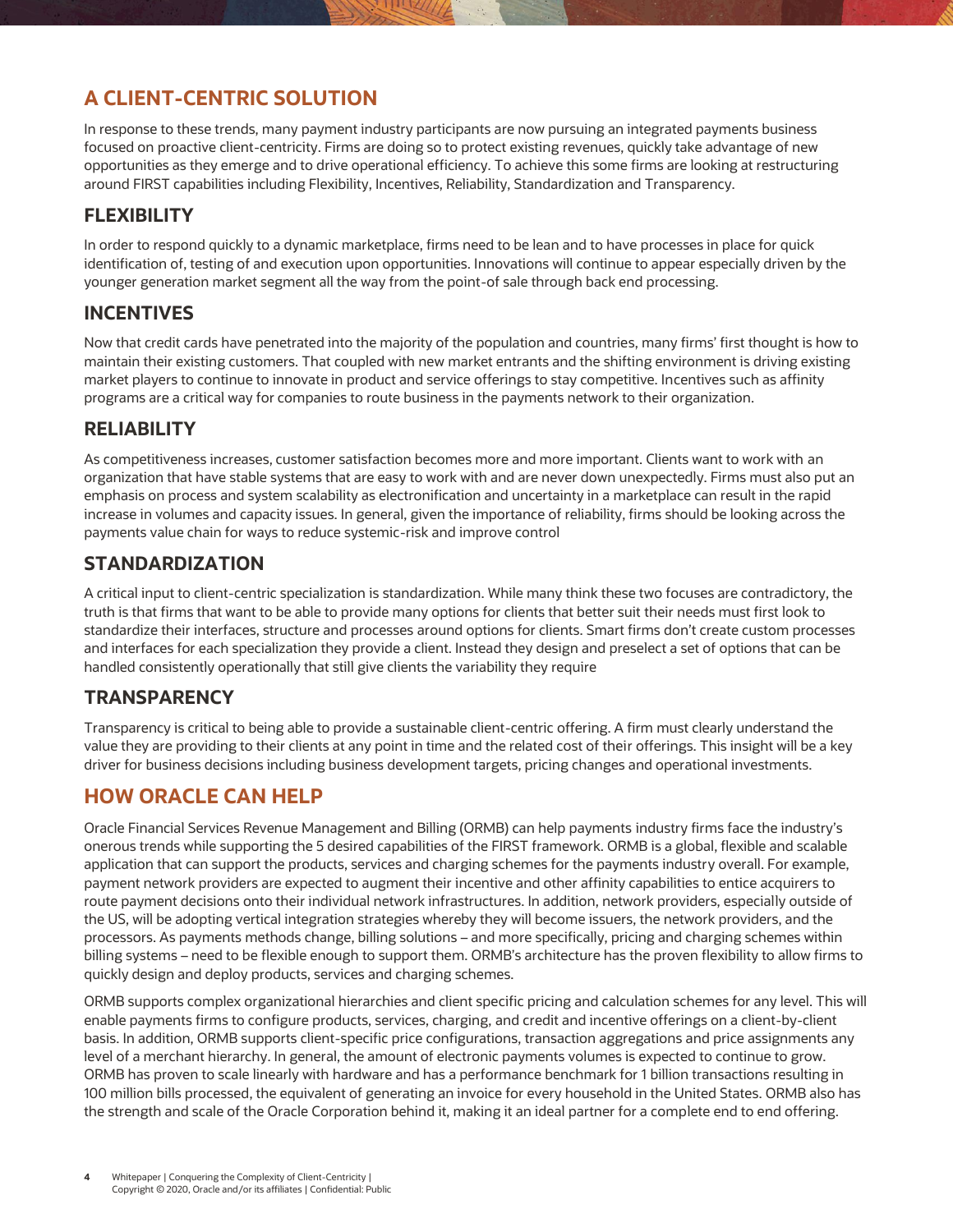This can include billing, settlements, receivables/collections, customer relationship management, integration with payments solutions and more.

# **CONCLUSION**

The payment industry has matured into an extremely complex system made up of tightly integrated partnerships and commoditized transactions that have many options for processing. Organizations looking to strengthen these partnerships are focused on establishing a shared clientcentric approach to decision-making. All parties involved believe in putting their customers first by meeting their needs, exceeding their expectations and enhancing the value of their services. To effectively accomplish this, firms must lay a foundation that provides Flexibility, Incentives, Reliability, Standardization and Transparency. To build this foundation, many organizations have had success working closely with a strong Platform partner to provide the core capabilities they need to keep existing business, to quickly take advantage of new opportunities and to streamline their organization. Oracle is well positioned to help given its industry leading Oracle Financial Services Revenue Management and Billing (ORMB) solution and it's global, wide-ranging capabilities.